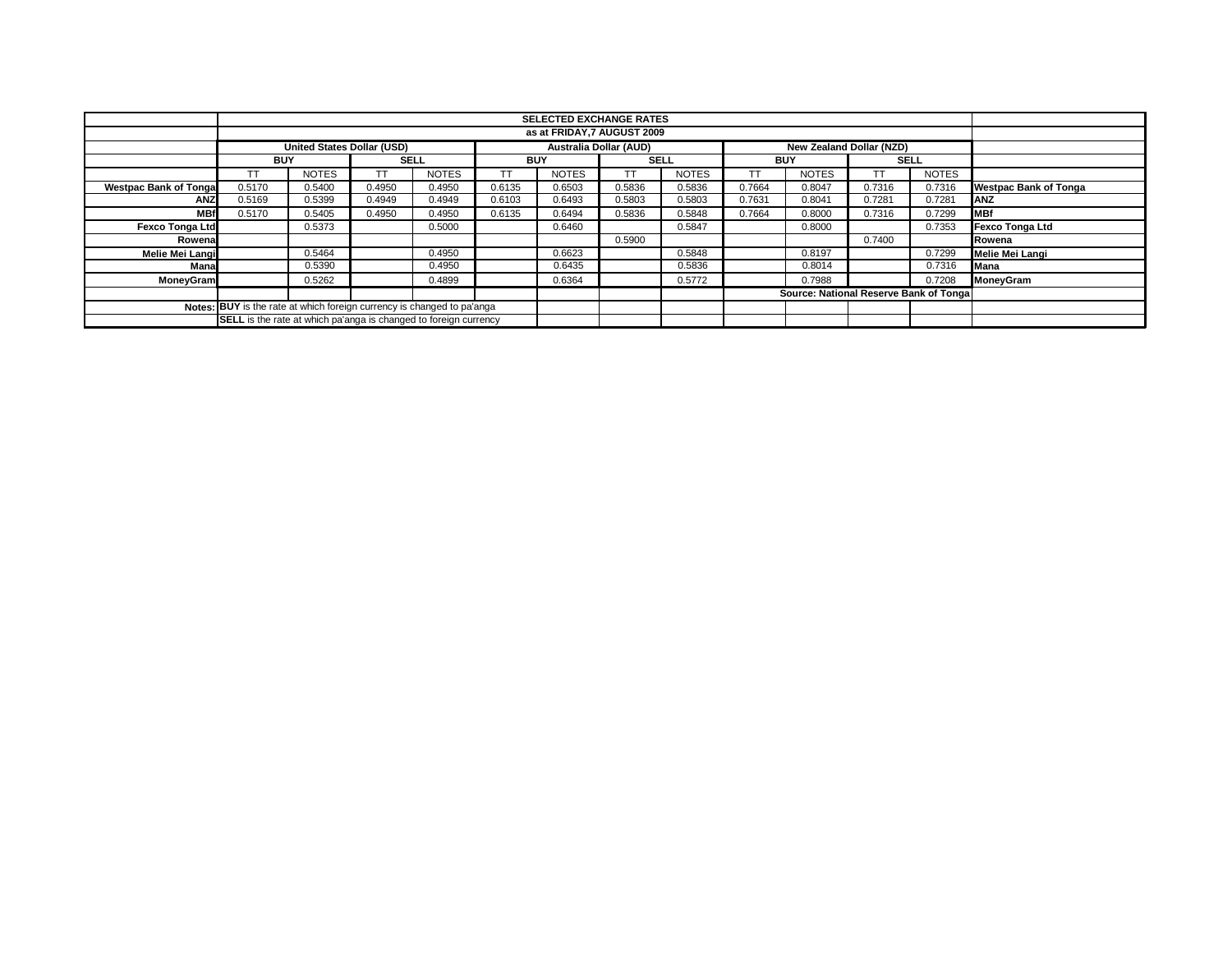|                                                                        |                                                                         | <b>SELECTED EXCHANGE RATES</b>                                                                 |        |              |            |              |             |              |            |                                        |             |              |                              |
|------------------------------------------------------------------------|-------------------------------------------------------------------------|------------------------------------------------------------------------------------------------|--------|--------------|------------|--------------|-------------|--------------|------------|----------------------------------------|-------------|--------------|------------------------------|
|                                                                        | as at FRIDAY.14 AUGUST 2009                                             |                                                                                                |        |              |            |              |             |              |            |                                        |             |              |                              |
|                                                                        |                                                                         | <b>Australia Dollar (AUD)</b><br><b>United States Dollar (USD)</b><br>New Zealand Dollar (NZD) |        |              |            |              |             |              |            |                                        |             |              |                              |
|                                                                        | <b>BUY</b>                                                              |                                                                                                |        | <b>SELL</b>  | <b>BUY</b> |              | <b>SELL</b> |              | <b>BUY</b> |                                        | <b>SELL</b> |              |                              |
|                                                                        | TT                                                                      | <b>NOTES</b>                                                                                   |        | <b>NOTES</b> |            | <b>NOTES</b> |             | <b>NOTES</b> |            | <b>NOTES</b>                           |             | <b>NOTES</b> |                              |
| <b>Westpac Bank of Tongal</b>                                          | 0.5194                                                                  | 0.5424                                                                                         | 0.4972 | 0.4972       | 0.6134     | 0.6502       | 0.5835      | 0.5835       | 0.7593     | 0.7973                                 | 0.7249      | 0.7249       | <b>Westpac Bank of Tonga</b> |
| <b>ANZ</b>                                                             | 0.5192                                                                  | 0.5422                                                                                         | 0.4972 | 0.4972       | 0.6112     | 0.6502       | 0.5812      | 0.5812       | 0.7570     | 0.7980                                 | 0.7220      | 0.7220       | <b>ANZ</b>                   |
| <b>MBf</b>                                                             | 0.5194                                                                  | 0.5435                                                                                         | 0.4974 | 0.4975       | 0.6134     | 0.6494       | 0.5835      | 0.5848       | 0.7593     | 0.8000                                 | 0.7249      | 0.7246       | <b>IMBf</b>                  |
| <b>Fexco Tonga Ltd</b>                                                 |                                                                         | 0.5393                                                                                         |        | 0.5025       |            | 0.6468       |             | 0.5882       |            | 0.7943                                 |             | 0.7299       | <b>Fexco Tonga Ltd</b>       |
| Rowena                                                                 |                                                                         |                                                                                                |        |              |            |              | 0.5900      |              |            |                                        | 0.7400      |              | Rowena                       |
| Mana                                                                   | 0.5414                                                                  | 0.5414                                                                                         | 0.4972 | 0.4972       | 0.6434     | 0.6434       | 0.5835      | 0.5835       | 0.7943     | 0.7943                                 | 0.7249      | 0.7249       | Mana                         |
| <b>MoneyGram</b>                                                       |                                                                         | 0.5249                                                                                         |        | 0.4887       |            | 0.6401       |             | 0.5806       |            | 0.7989                                 |             | 0.7209       | MoneyGram                    |
|                                                                        |                                                                         |                                                                                                |        |              |            |              |             |              |            | Source: National Reserve Bank of Tonga |             |              |                              |
| Notes: BUY is the rate at which foreign currency is changed to pa'anga |                                                                         |                                                                                                |        |              |            |              |             |              |            |                                        |             |              |                              |
|                                                                        | <b>SELL</b> is the rate at which pa'anga is changed to foreign currency |                                                                                                |        |              |            |              |             |              |            |                                        |             |              |                              |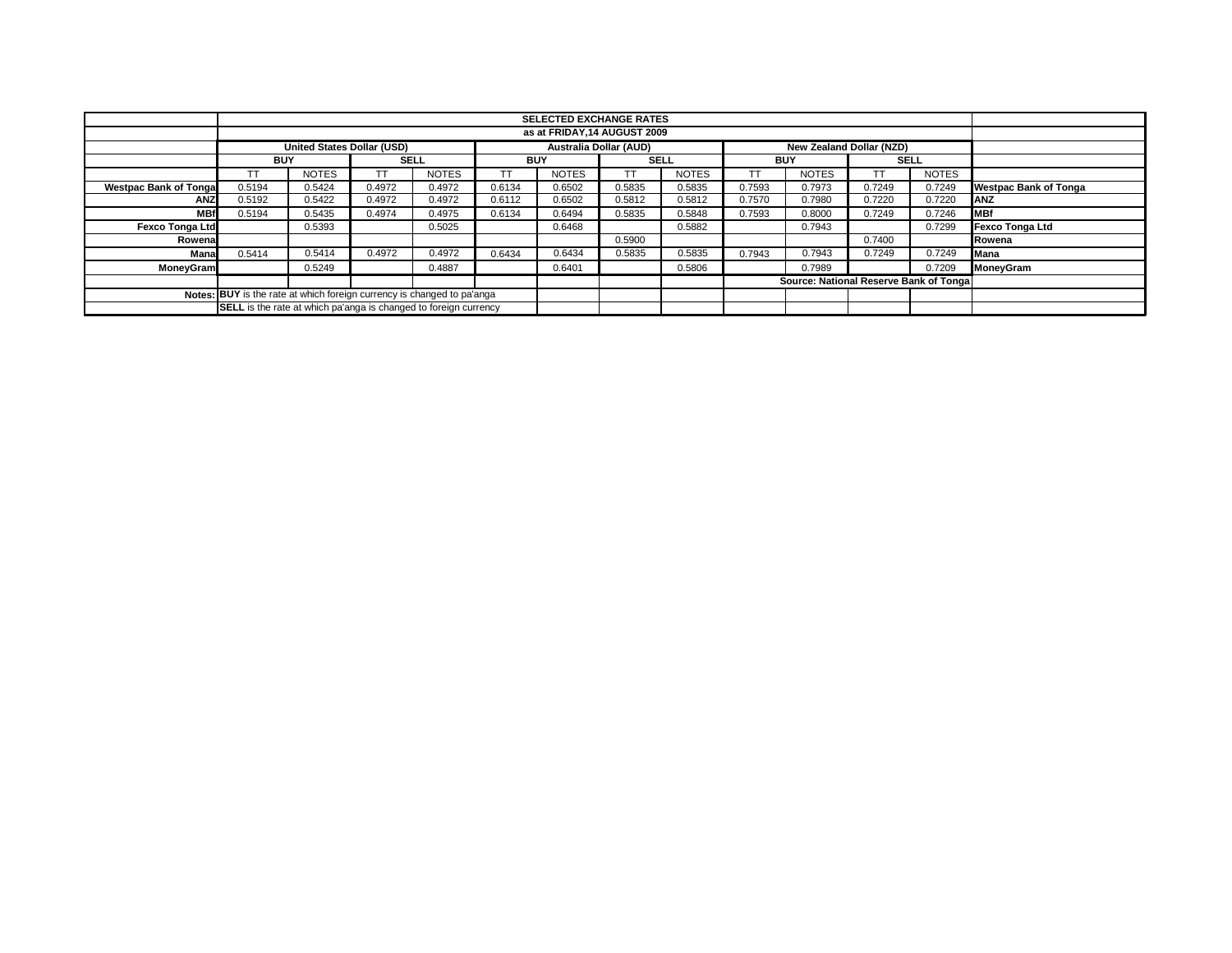|                                                                         |            |                                   |             |              |            |                               |             |              |            | <b>SELECTED EXCHANGE RATES</b>         |             |              |                              |  |  |  |  |  |  |  |  |
|-------------------------------------------------------------------------|------------|-----------------------------------|-------------|--------------|------------|-------------------------------|-------------|--------------|------------|----------------------------------------|-------------|--------------|------------------------------|--|--|--|--|--|--|--|--|
|                                                                         |            | as at FRIDAY.21 AUGUST 2009       |             |              |            |                               |             |              |            |                                        |             |              |                              |  |  |  |  |  |  |  |  |
|                                                                         |            | <b>United States Dollar (USD)</b> |             |              |            | <b>Australia Dollar (AUD)</b> |             |              |            | New Zealand Dollar (NZD)               |             |              |                              |  |  |  |  |  |  |  |  |
|                                                                         | <b>BUY</b> |                                   | <b>SELL</b> |              | <b>BUY</b> |                               | <b>SELL</b> |              | <b>BUY</b> |                                        | <b>SELL</b> |              |                              |  |  |  |  |  |  |  |  |
|                                                                         | ТT         | <b>NOTES</b>                      | <b>TT</b>   | <b>NOTES</b> | <b>TT</b>  | <b>NOTES</b>                  | TΤ          | <b>NOTES</b> | ТT         | <b>NOTES</b>                           |             | <b>NOTES</b> |                              |  |  |  |  |  |  |  |  |
| <b>Westpac Bank of Tonga</b>                                            | 0.5171     | 0.5401                            | 0.4951      | 0.4951       | 0.6181     | 0.6552                        | 0.5883      | 0.5883       | 0.7590     | 0.7970                                 | 0.7244      | 0.7244       | <b>Westpac Bank of Tonga</b> |  |  |  |  |  |  |  |  |
| <b>ANZ</b>                                                              | 0.5170     | 0.5400                            | 0.4950      | 0.4950       | 0.6157     | 0.6547                        | 0.5857      | 0.5857       | 0.7555     | 0.7965                                 | 0.7205      | 0.7205       | <b>ANZ</b>                   |  |  |  |  |  |  |  |  |
| <b>MBf</b>                                                              | 0.5171     | 0.5405                            | 0.4951      | 0.4950       | 0.6181     | 0.6536                        | 0.5883      | 0.5882       | 0.7590     | 0.8000                                 | 0.7244      | 0.7246       | <b>MBf</b>                   |  |  |  |  |  |  |  |  |
| <b>Fexco Tonga Ltd</b>                                                  |            | 0.5373                            |             | 0.5000       |            | 0.6514                        |             | 0.5917       |            | 0.7923                                 |             | 0.7299       | <b>Fexco Tonga Ltd</b>       |  |  |  |  |  |  |  |  |
| Rowenal                                                                 |            |                                   |             |              |            |                               | 0.5900      |              |            |                                        | 0.7400      |              | Rowena                       |  |  |  |  |  |  |  |  |
| Melie Mei Langi                                                         |            | 0.5464                            |             | 0.4975       |            | 0.6667                        |             | 0.5917       |            | 0.8130                                 |             | 0.7246       | Melie Mei Langi              |  |  |  |  |  |  |  |  |
| Mana                                                                    | 0.5391     | 0.5391                            | 0.5171      | 0.5171       | 0.6481     | 0.6481                        | 0.6183      | 0.6183       | 0.7940     | 0.7940                                 | 0.7594      | 0.7594       | Mana                         |  |  |  |  |  |  |  |  |
| MoneyGram                                                               | 0.5195     |                                   | 0.4836      |              | 0.6367     |                               | 0.5776      |              | 0.7872     |                                        | 0.7104      |              | MoneyGram                    |  |  |  |  |  |  |  |  |
|                                                                         |            |                                   |             |              |            |                               |             |              |            | Source: National Reserve Bank of Tonga |             |              |                              |  |  |  |  |  |  |  |  |
| Notes: BUY is the rate at which foreign currency is changed to pa'anga  |            |                                   |             |              |            |                               |             |              |            |                                        |             |              |                              |  |  |  |  |  |  |  |  |
| <b>SELL</b> is the rate at which pa'anga is changed to foreign currency |            |                                   |             |              |            |                               |             |              |            |                                        |             |              |                              |  |  |  |  |  |  |  |  |